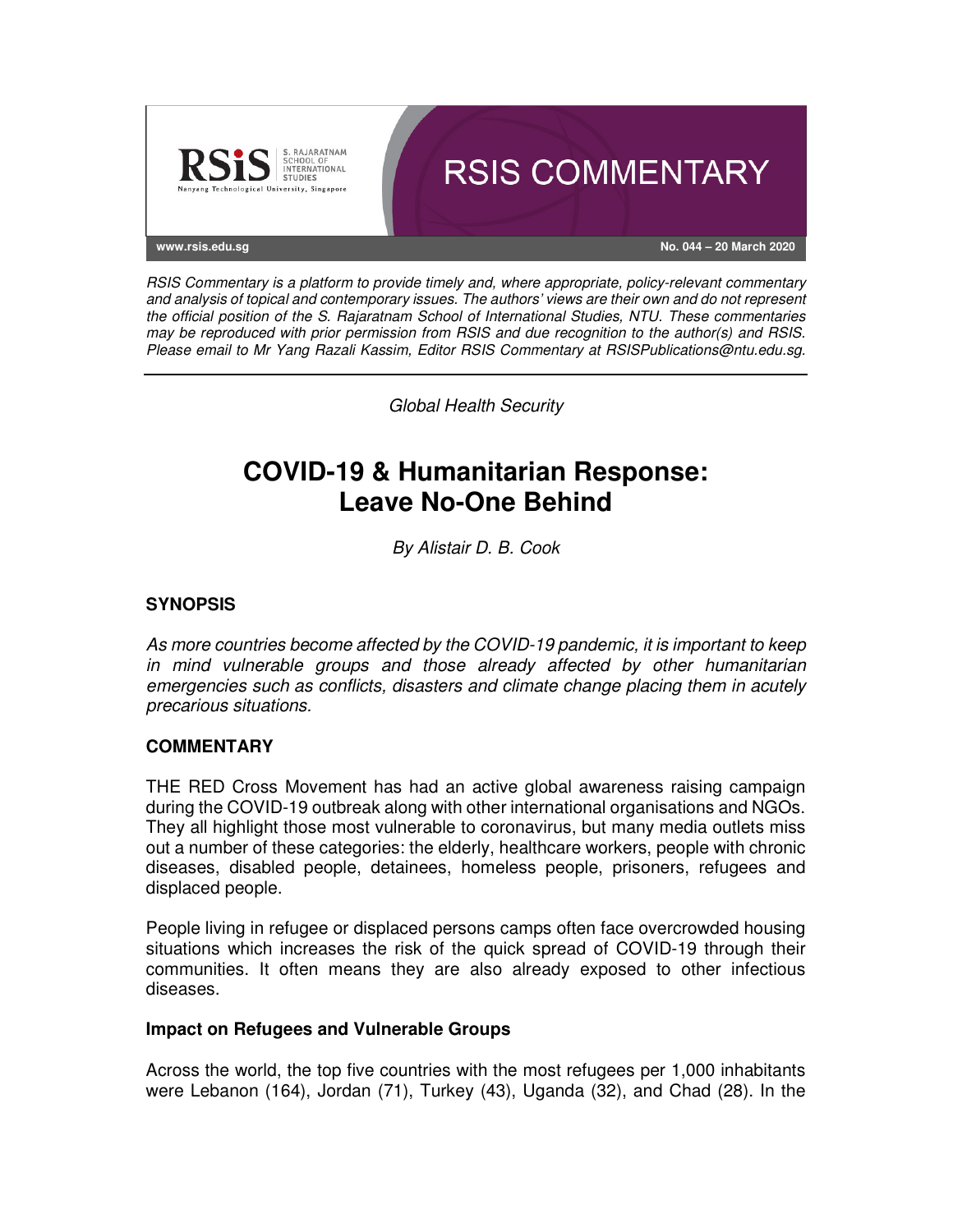Asia-Pacific, Kutupalong in Cox's Bazar, Bangladesh, is the world's largest refugee settlement housing more than 630,000 people spread across only five square miles.

It is important to keep these communities and countries in mind when developing a global response to the pandemic – we need to be ready and prepared to help those most in need. All national action plans for COVID-19 for countries hosting refugees and irregular migrants need to explicitly include these communities.

COVID-19 is now found in more than 140 countries. Some of these are already exposed to humanitarian situations as a result of conflicts, disasters and climate change. On 17 March 2020, both the International Organisation for Migration (IOM) and the UN Refugee Agency announced that they are suspending resettlement travel for refugees.

As countries have closed their borders to the fast-evolving COVID-19 situation, some families have experienced delays, been stranded or separated. Both agencies pledged to continue their work in refugee-hosting countries to ensure processing claims continue. They also noted that international travel could also increase exposure to COVID-19.

Therefore, it is necessary to raise awareness about COVID-19 among the refugee and displaced person community. It is essential for governments, international organisations and the humanitarian bodies to develop consistent crisis communications on COVID-19 to avoid mixed messages and confusion which can spread fear and misinformation.

Some efforts have already taken shape with community-based organisations and diaspora groups translating public health practices into vernacular languages for refugee and displaced person camps.

## **Disabled People & Paradox of Developing Countries**

Another concern is for those most vulnerable within such communities. As Catalina Devandas, United Nations Special Rapporteur on the rights of persons with disabilities, warns there is little guidance and support for disabled people who can be disproportionately affected by social distancing and containment measures.

In Singapore, the **Superhero ME** is an educational resource package for children and people with disabilities which has added COVID-19 response measures to its online platform offering guidance and support for disabled people. This is an example of how online awareness raising activities during the pandemic response can reach vulnerable communities.

These are some isolated examples on how to address these challenges but a more comprehensive and inclusive COVID-19 pandemic response is needed with funds to match.

There is a paradox, according to Dr Michael Ryan, who leads the WHO's Health Emergencies Programme and a trained epidemiologist: many systems in developing countries and conflict settings are more resilient than some settings in the West.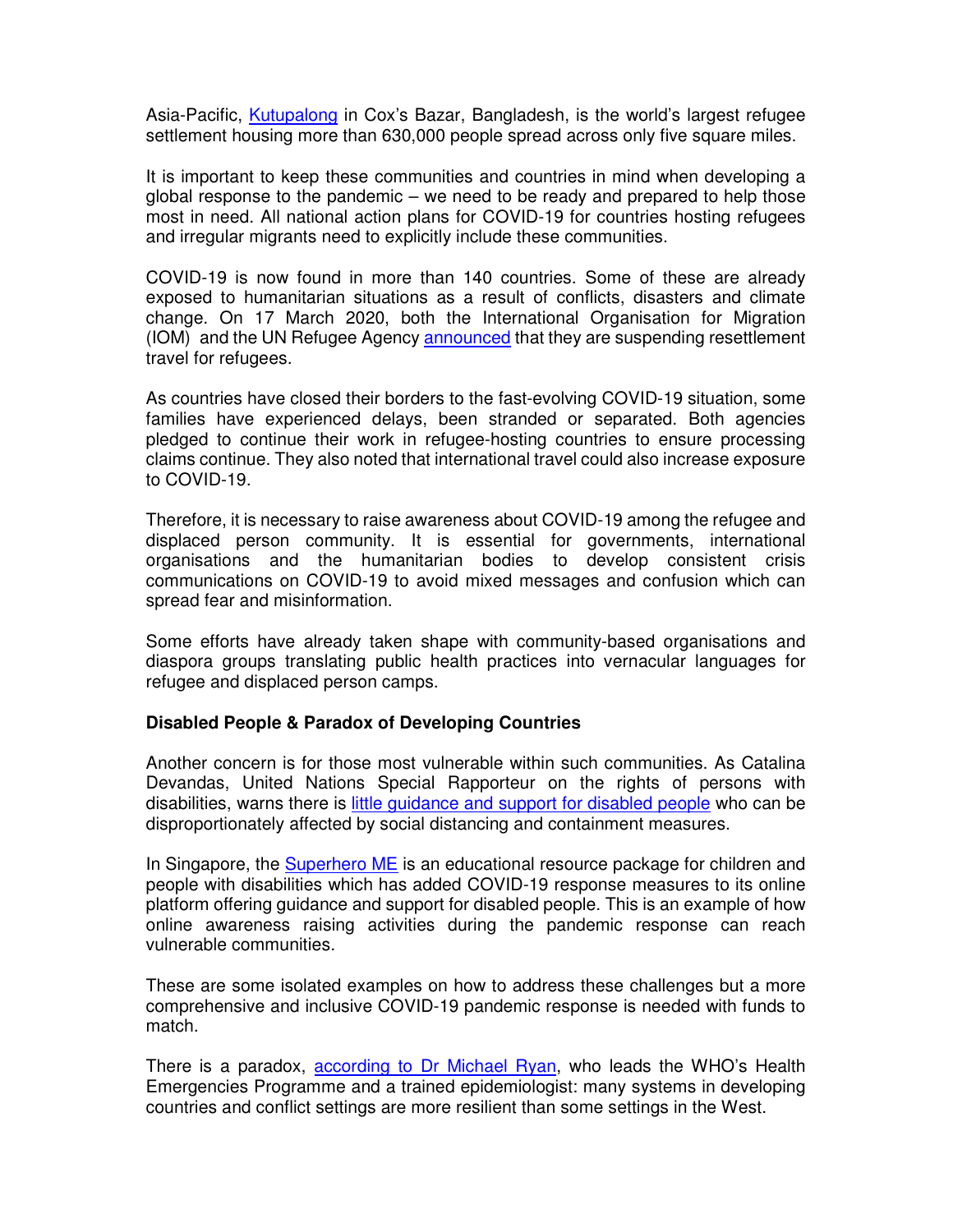This is because camp managers know that measles, meningitis or cholera epidemics severely impact these communities, so there are active early warning and public health-focused systems in place that can be repurposed to fit the new pandemic. However, for COVID-19, items such as respirators, personal protective equipment and reliable laboratory testing will still be in short supply.

## **Who Pays?**

At the beginning of March 2020, the UN Emergency Relief Coordinator released US\$15 million from the UN Central Emergency Response Fund (CERF) to support WHO and UNICEF efforts to contain COVID-19 in vulnerable countries. The World Bank is offering \$1.1 billion in grants of new money and repurposing \$2.2 billion for lower income countries to tackle the pandemic.

This \$3.5 billion amount raised from donor countries and other stakeholders like philanthropic institutions and the private sector compares to the UK Chancellor announcing last week in his budget a £30 billion package (\$36.3 billion) of support for people and businesses in the UK.

This was followed on Tuesday 17 March with an additional £330 billion (\$400 billion) of guarantees – equivalent to 15% of the UK's GDP. This is a stark difference and while the global funds for lower income countries are welcome, they are insufficient.

## **Leave No-One Behind**

The World Health Organisation (WHO) has developed the COVID-19 Strategic Preparedness and Response Plan for countries most at risk and with the weakest health systems. This effort will be supported by the recently announced COVID-19 Solidarity Response Fund. This fund was launched by the US-registered United Nations Foundation and Swiss Philanthropy Foundation with the WHO on 13 March.

It aims to finance protective equipment for healthcare workers; equip laboratories; improve surveillance and data collection; establish and maintain intensive care units; strengthen supply chains; accelerate research and development of vaccines; and the broader public health response to COVID-19. The fund looks to individual and institutional donors to support its efforts.

These affected communities already reside in precarious situations with limited access to healthcare and other daily essentials. It is important for countries and other stakeholders to come together to support the refugees and displaced persons, and their host countries with and those expecting COVID-19. This will require coordinated international support to assist those most in need.

It is in times of such global insecurities that the most vulnerable can be left out-ofsight, out-of-mind. As many UN officials now signal, it is important to leave no-one behind and make the COVID-19 pandemic response one founded on global solidarity. This is necessary because ultimately the coronavirus knows no borders or nationalities, only viral hosts.